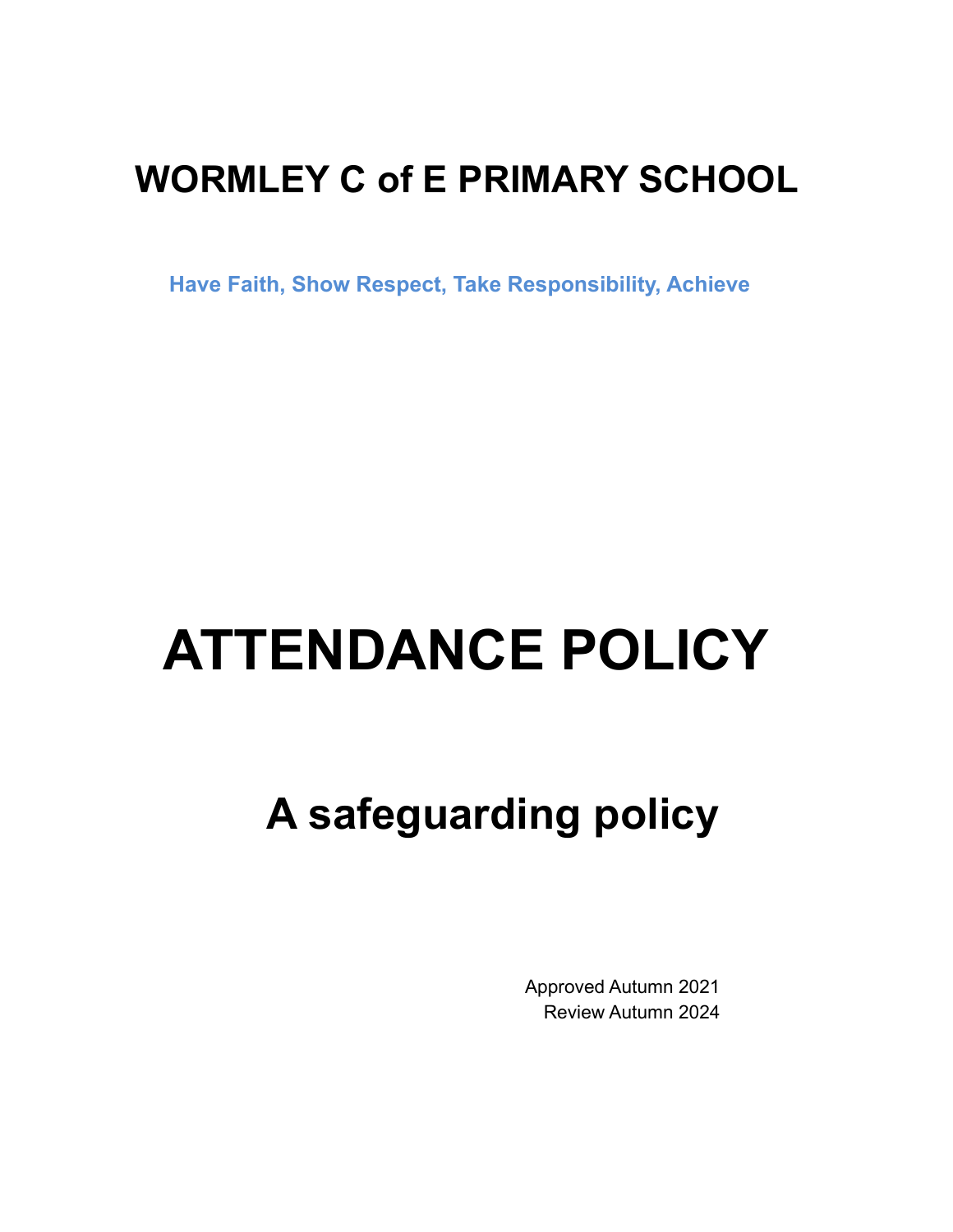#### **Aims**

Wormley Primary School aims to maximise attendance rates (above 96% for every pupil) in order to ensure that all students are able to take the fullest advantage of the learning experiences available to them and make good academic progress.

#### **Statutory Framework**

Under Section 199 of the 1993 Education Act, a pupil is required to attend regularly at the school where he/she is a registered pupil.

The Department for Education therefore expects all schools to reduce pupil absence, particularly unauthorised and persistent absence. Absence will be monitored closely via the pupil level school census which is submitted every year.

The school is obliged by law to differentiate between authorised and unauthorised absence. Only if the school is satisfied as to the validity of the explanation offered by the letter/message will the absence be authorised. (see below).

**A child may be considered at risk of harm if they do not attend school regularly. Poor attendance may be viewed as a safeguarding matter (see Child protection policy).**

#### **Responsibilities**

Maintaining good punctual attendance at Wormley Primary School is the responsibility of everyone in the school community – pupils, parents and staff. The Governors take a particularly strong view about poor attendance and lateness.

Parents:

- are legally responsible for ensuring their child's regular and punctual attendance;
- are expected to ensure that their child attends school regularly, punctually, properly dressed and equipped and in a fit condition to learn
- will inform school on the first day of absence, of the reason for their child's absence from school by 8.55am (absence line 01992 303331 option 1; attendance@wormleyprimary.co.uk)
- will avoid arranging family holidays during term time, including those that are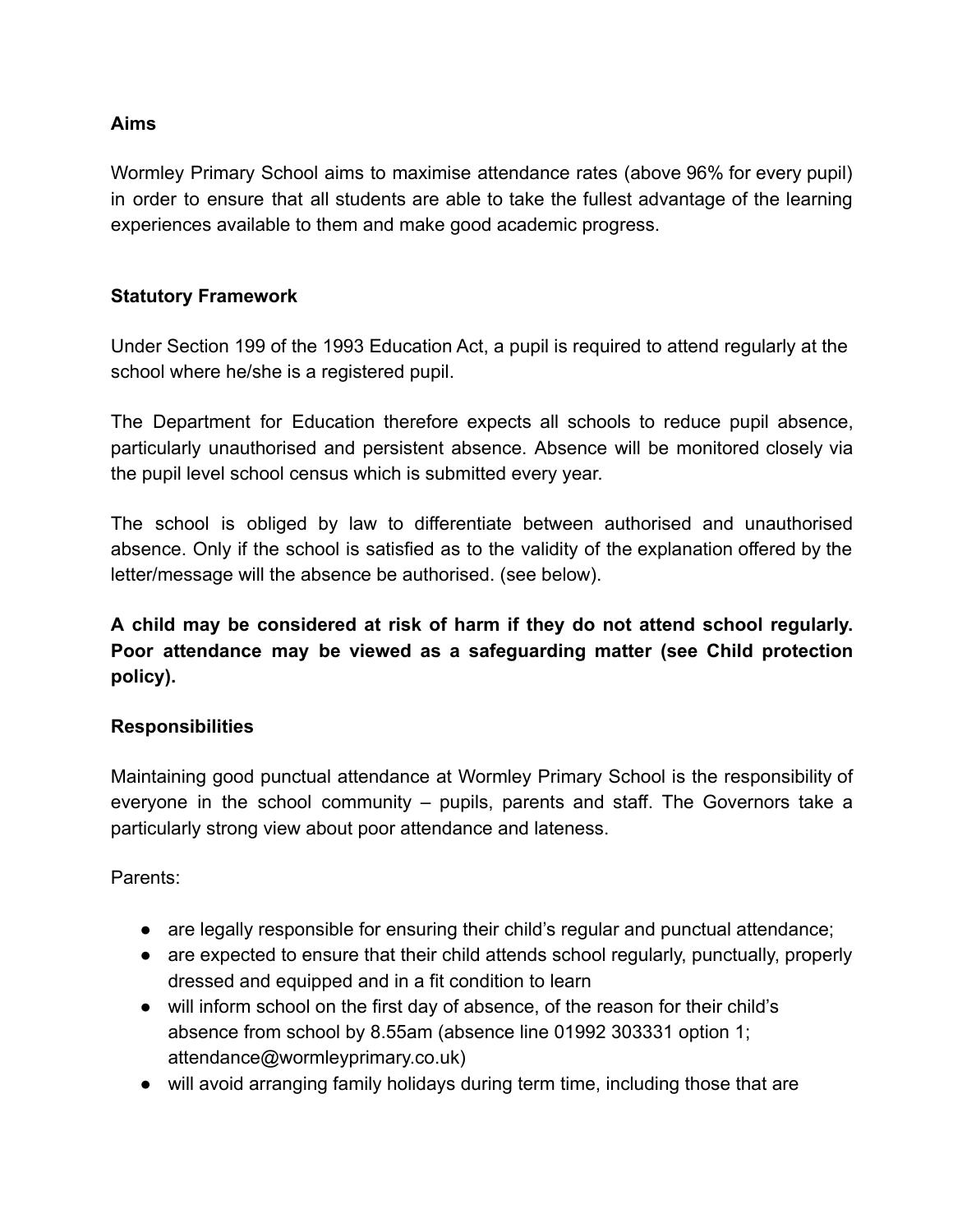arranged, even as a surprise, by relatives or friends.

- will maintain regular communication with school staff where necessary
- will ensure that school are informed of any changes of contact details

School:

- will provide a safe learning environment
- will ensure that records of attendance are maintained according to Government legislation and guidance on a daily basis
- will encourage good attendance and will investigate all unexplained and unjustified absence
- staff will set a good example in matters of attendance and punctuality will follow up all instances of poor attendance and punctuality
- will keep parents informed of their child's attendance/punctuality record
- will work closely with parents should attendance or punctuality give cause for concern

#### **Entering the classroom and Registration**

We offer a 'soft start' to the school day with children entering the school as they arrive within their allotted time slot. These time slots are either 8.45am to 8.55am or 8.55am to 9.05am, depending on the child's year group. These time slots are communicated to parents every year and are displayed at the entrances.

Children in Years 4-6 arrive through the back gate onto the KS2 playground. Parents do not come onto the school grounds.

Children in Years 2-3 arrive through the front gate.

Children in Reception and Year 1 arrive on the KS1 playground.

Nursery arrive at their classroom door. The doors will be closed as soon as the last child has entered the classroom and the adult on the door cannot see any other children on their way to the classroom.

#### **Breakfast Club and Morning Home Learning Club**

Breakfast Club starts from 7:45 am every morning. Morning Home Learning Club starts at 8am every morning. Children leave the clubs at 8:45. At this time, they go straight to their classrooms.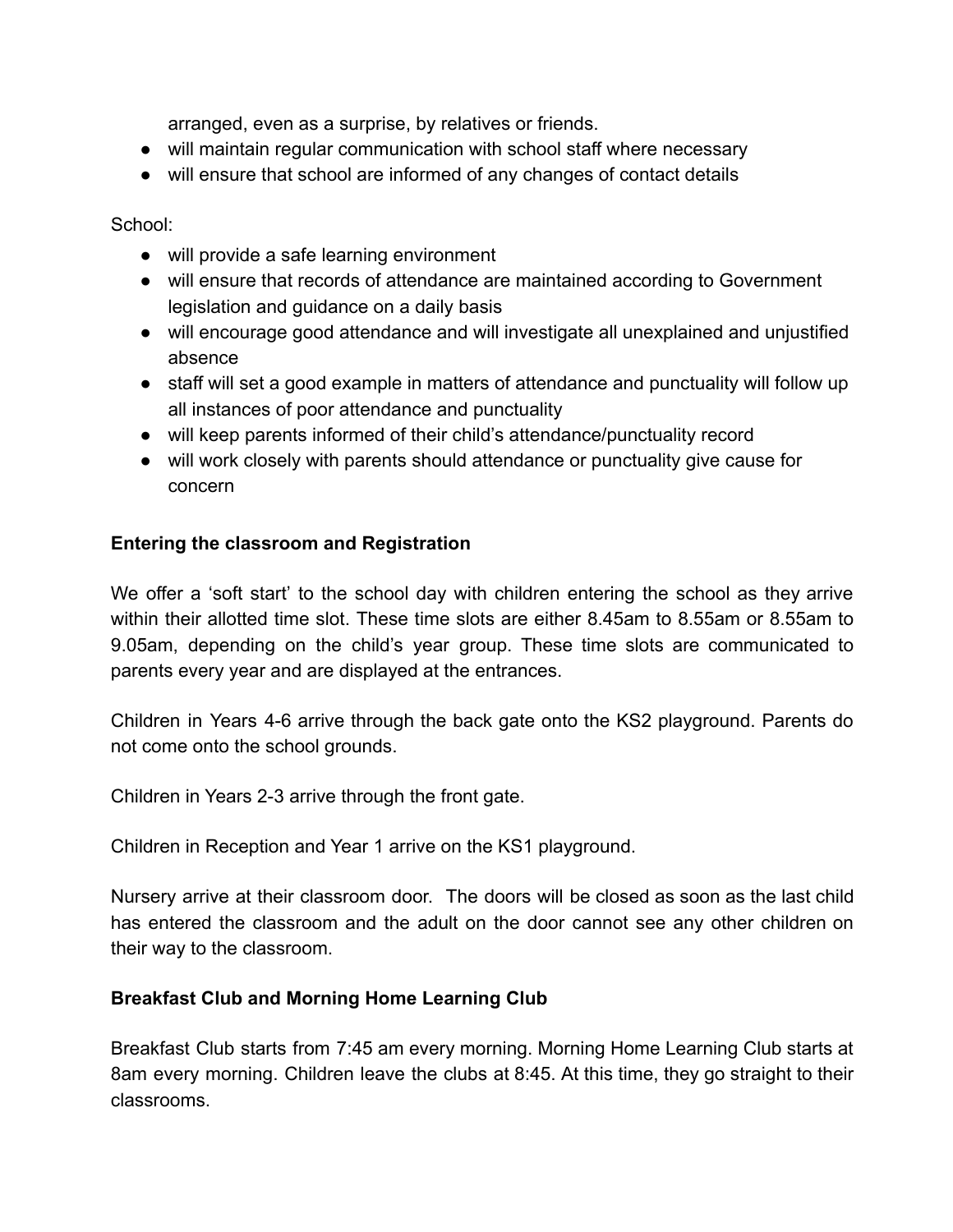#### **Lateness**

Pupils who are late must enter the school through the main school entrance. Admin staff will register the child and ensure they are assigned the appropriate lunch. It will be the adult's responsibility to explain the reasons for the child not arriving on time, e.g., the car broke down. They will receive a Late mark in the register. If a pupil arrives later than **9.30am** it will be considered an unauthorised absence unless there are reasonable circumstances.

Repeated absence at the beginning of a school session can amount to failure to attend regularly for the purpose of section 199 of the 1993 Education Act.

#### **Following up Lateness**

- Admin staff will have responsibility for collating lists of pupils arriving late
- Lateness is monitored daily and reviewed regularly
- Children who arrive late may not get the selection of choice for school dinners due to the kitchen needing suitable time to prepare meals.
- If a child has regular lateness (e.g. more than 3 late arrivals in a week or several days on consecutive weeks) parents will be contacted via text, email or letter.
- If punctuality does not improve, a meeting with a member of the Senior Leadership Team will be arranged to explore how the parents will improve the situation.
- On the rare occasion that punctuality still does not improve, parents will be invited to a meeting with the attendance panel.
- If after extensive support from the school the parents do not ensure that punctuality is at an acceptable standard, a referral will be made to the local authority attendance officer.

#### **Authorised/Unauthorised Absence**

Parents must provide an explanation for **all** absences from school. A member of the senior leadership team will decide whether to accept the reason given and to authorise the absence.

If a child needs to be absent from school parents/carers will need to complete a *Leave of Absence Application* form (See Appendix 2) or complete the google form, available via a link on the [website.](https://wormleyprimary.co.uk/attendance/) For planned absences, parents/carers must provide the school with this form **at least 2 weeks in advance**. **Only exceptional reasons will be authorised**. Exceptional reasons are those considered beyond reasonable control of the parents. If a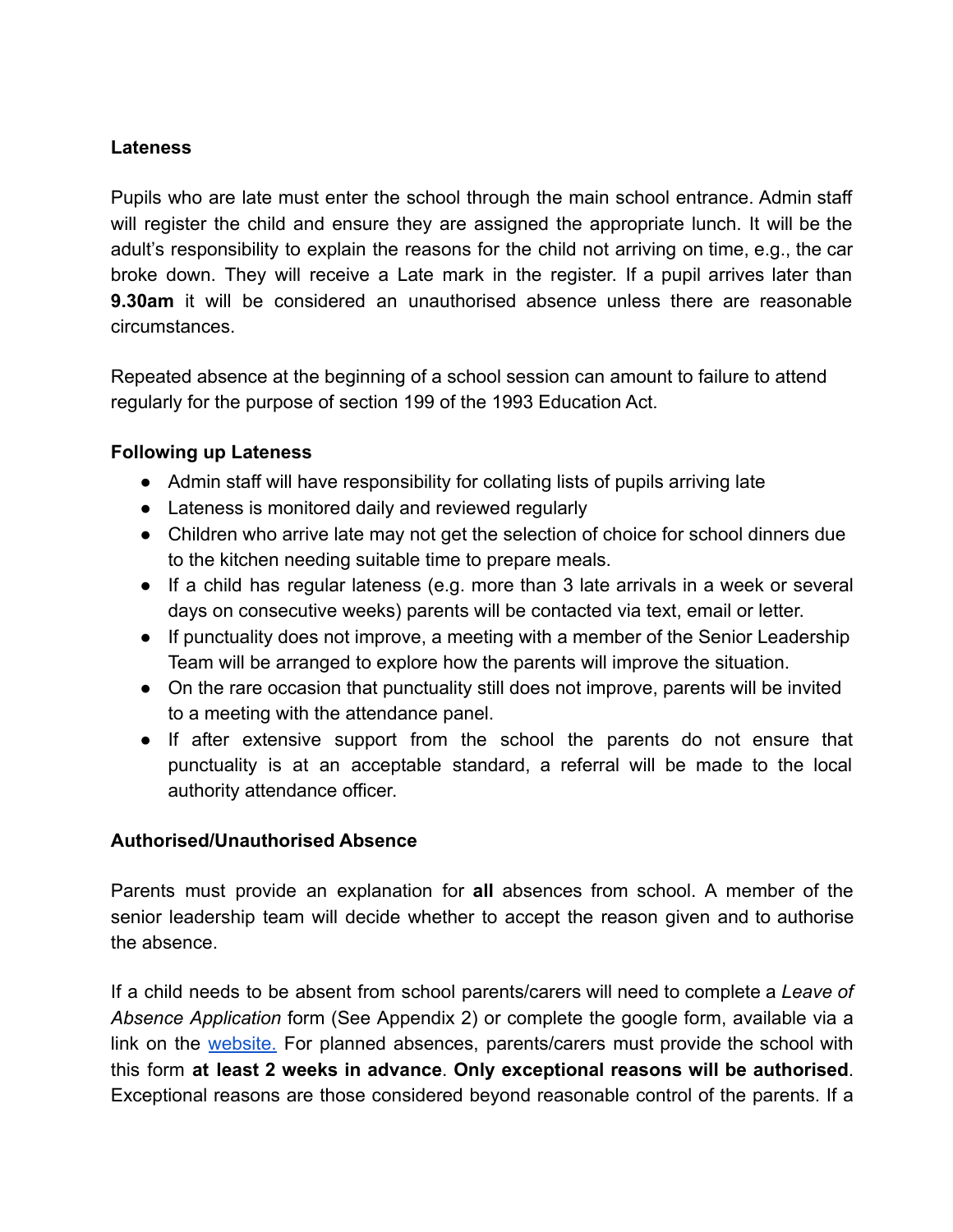request has been declined it is expected that the child should be in school. Unauthorised absences could lead to a penalty notice.

Examples of **authorised** absences:

- The pupil is absent with leave as agreed by the Senior Leadership team
- The pupil was ill and the headteacher is satisfied with the reasons for absence and the school have not asked for proof of absence to be provided
- There is a family bereavement.
- The pupil is attending an approved off-site activity or is receiving special off-site tuition.
- The pupil is participating in an approved public performance or sporting activity.
- The pupil has a music/dance exam.
- Unavoidable hospital/orthodontic appointments when a copy of the appointment is provided in advance.
- Days of religious observance
- The pupil is of Traveller heritage and their need to temporarily leave the area to work giving reasonable indication of their intention to return.

Absence will be **unauthorised** if:

- No explanation is forthcoming
- The school was not provided with suitable notice
- The school is dissatisfied with the explanation
- The pupil is absent for reasons that are not considered exceptional
- Due to persistent absence, the Attendance Officer has instructed the school not to authorise any more absence

# **Procedures for following up absence**

- Wormley Primary School follows up all absences. Pupils absent from school are reviewed by the senior leadership team daily.
- Parents are expected to inform the school of an absence on the day by 8:55am.
- If a pupil is absent and the school has not been notified, the office will contact the parents, first by text and then by calling.
- If the school has been unable to contact a parent/carer a letter providing the parent/carer with an opportunity to explain the absence will be sent home on the day of the pupil's return. This letter must be returned to school immediately otherwise the child's absence will be unauthorised. **Parents/carers must be contactable at all times in case of emergencies.**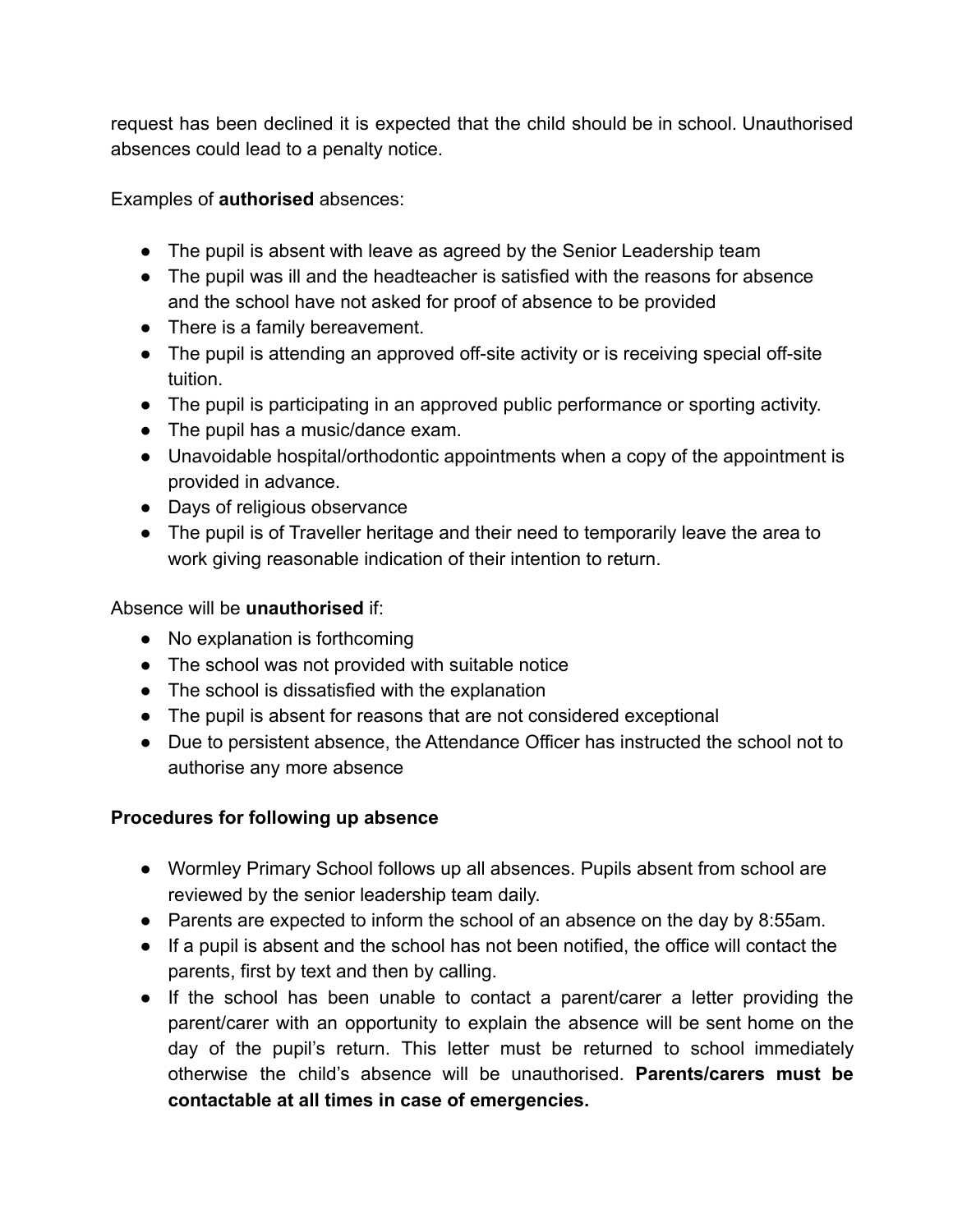- The parents of any pupils whose attendance is below 96% will receive a letter from the school informing them that their child's attendance is below the school and national expectation.
- If the attendance does not improve, the children and their parents will be invited to attend a meeting at school to explore how the parents plan to improve the situation.
- If the pupil's attendance does not improve, the parents may be informed that all future absence will require medical evidence if it is to be authorised.
- On the rare occasion that attendance still does not improve, parents will be invited to a meeting with the attendance officer.
- If after extensive support from the school the parents do not ensure that punctuality is at an acceptable standard, a referral will be made to the local authority attendance officer.
- Parents will be issued a fine warning should their child accumulate unauthorised attendance (Appendix A) (see Fines section)

### **Holidays**

The Department for Education directs that holidays during term time will not be authorised unless the circumstances are considered exceptional. For example, parents who work in the armed services. Retrospective holiday requests will not be authorised. Parents who take their children out of school for an unauthorised holiday may be issued a penalty notice.

# **Leaving and returning to School during School Day**

Parents are requested not to collect their child prior to the end of the school day unless there are exceptional circumstances. Parents/carers must notify the school of any expected absence as soon as possible. This should be done through a leave of absence application. If the absence is for a specialist medical appointment, a medical appointment card should be included to support authorisation. Please make routine medical and dental appointments outside of school hours. Children must be signed in or out of the school via the main reception.

#### **Working with the Attendance Improvement Officer (AIO)**

Wormley School works in partnership with the allocated AIO to improve attendance for individual pupils and the whole school. The AIO meets regularly with the school. Wormley School works with individual pupils and their parents to improve poor attendance. When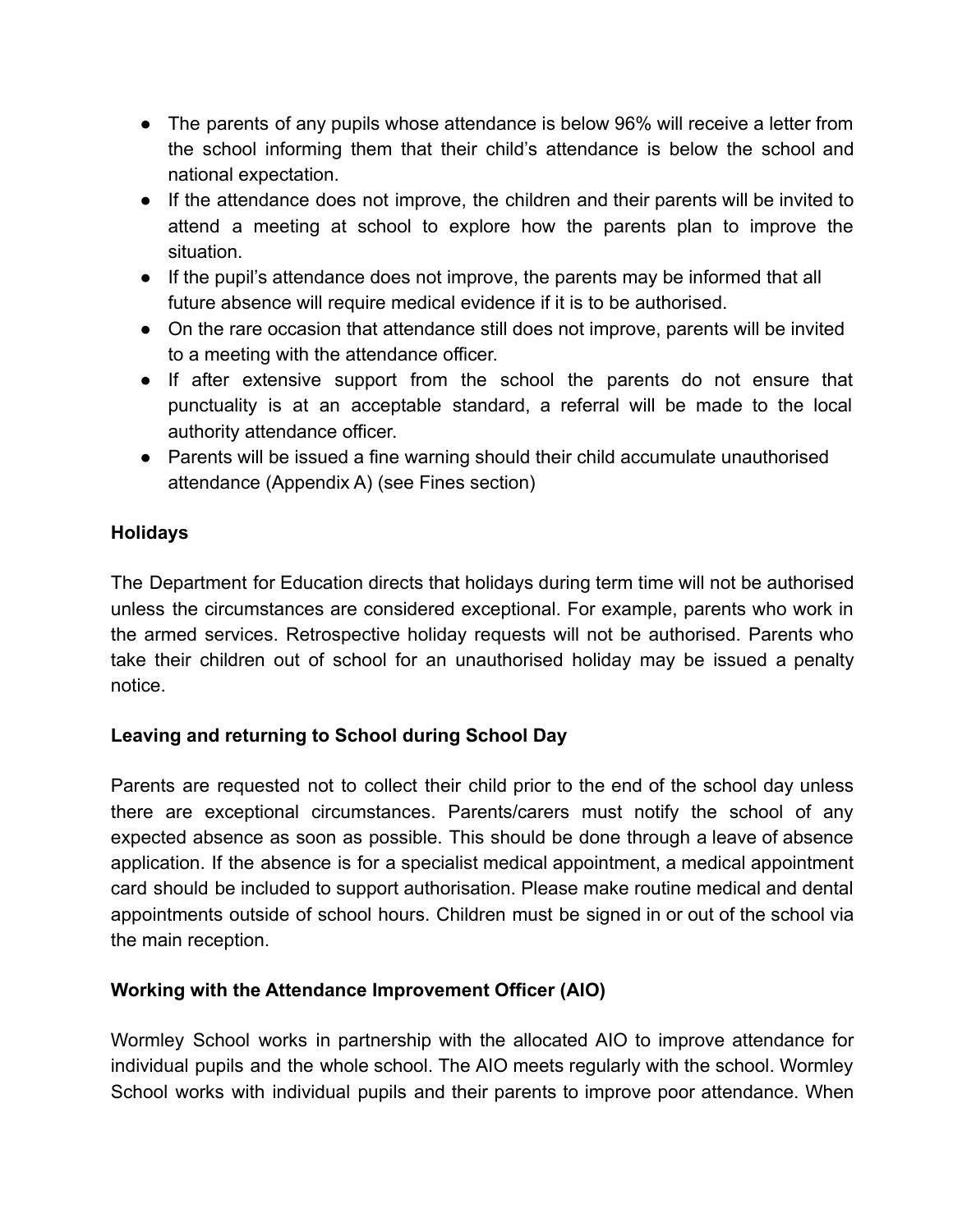attendance does not improve sufficiently, and after discussion with the AIO the school will make a referral to Children, Schools and Families for the AIO to work with the family on a formal basis.

## **Strategies for promoting Attendance**

- The school's ethos and culture centre on the children and learning. Children are made to feel welcome and valued. A sense of belonging is explicitly developed as a whole school and individual classes.
- Have a designated attendance lead in the senior leadership team with clearly assigned responsibilities, to work alongside the attendance officer to implement the attendance policy; monitor and analyse data and work with families
- An engaging and relevant curriculum is designed to ensure that learning tasks are matched to pupils' needs and that children enjoy their learning so they look forward to coming to school.
- The children are taught how to be effective learners who understand the importance of attending regularly and being ready to learn.
- Teachers and the attendance lead/officer meet regularly with parents to try to work together to improve attendance and punctuality
- Attendance is monitored daily and analysed at least monthly in order to help identify patterns, set targets, correlate attendance with achievement and support and inform policy and practice.
- Parents are regularly reminded (via school app, website, social media, parents' evenings, etc) the importance of good attendance.
- Pupils who are absent through sickness for any extended period of time will (when appropriate) have work sent home to them and will be re-integrated back into school upon their return.
- The headteacher reports to the school's governing body on attendance matters termly.

#### **Registers**

Registration is conducted by the class practitioner every morning and afternoon. This is recorded electronically and is part of the school's information system: Arbor. This is monitored every day and is updated as appropriate. It therefore is always current and can be used to provide reports to external partners monitoring attendance.

Registers are legal documents – should the parents of a persistent non-attender be prosecuted by the LEA under Section 199 of the 1993 Education Act, then the register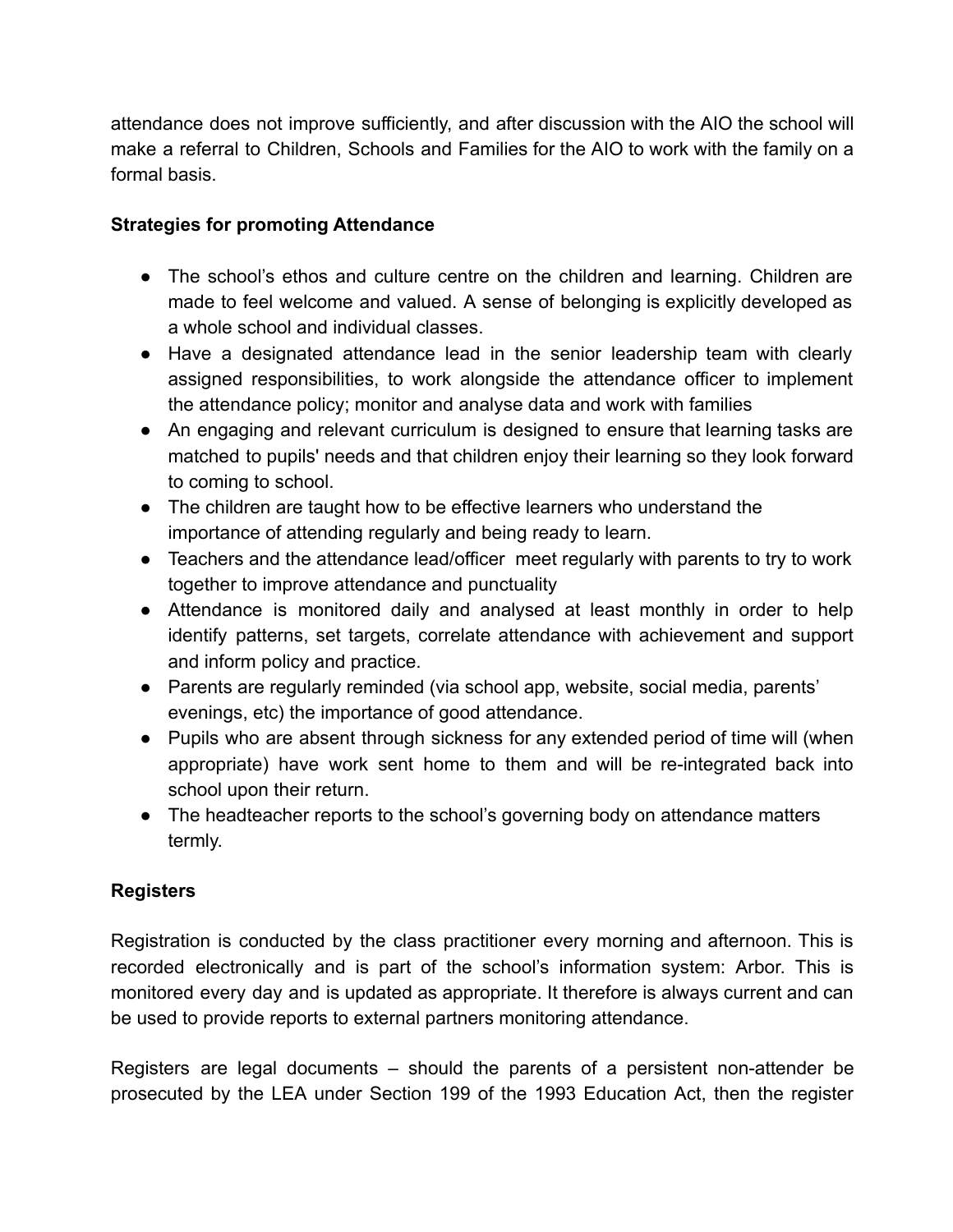would be used in the court action.

It is imperative that children are constantly reminded that the school takes attendance very seriously.

#### **Penalty Notices (see appendix A)**

At Wormley School we expect parents to work with us to address attendance problems. If a pupil has at least 15 sessions (half day= 1 session) unauthorised absence in the previous and/or current term (including unauthorised holidays ), the headteacher will ask the LA to issue a Penalty Notice.

Policy approved: Autumn 2021 Policy renewal date: Autumn 2024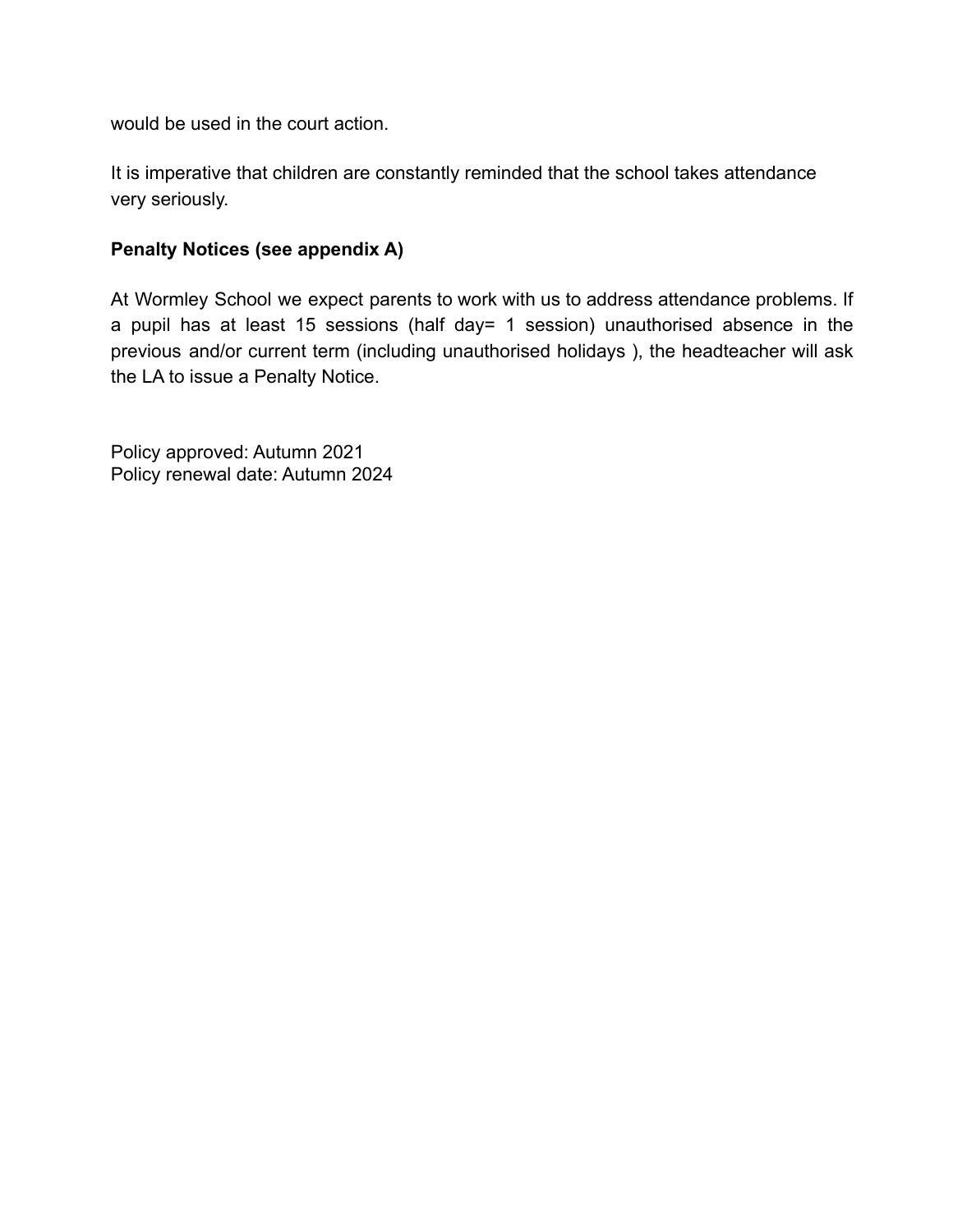## **HERTFORDSHIRE COUNTY COUNCIL WORMLEY C of E PRIMARY SCHOOL (VC)**

Cozens Lane East, Wormley, Broxbourne, Herts. EN10 6QA

Tel: 01992 303331 Fax: 01992 303332 email: admin@wormley.herts.sch.uk

# **Have Faith, Show Respect, Take Responsibility and Achieve**

# **APPLICATION TO REQUEST AN ABSENCE FROM SCHOOL**

If you need to request a child's absence from school, please complete this form **at least 2 weeks before the date of absence.**

It is a legal requirement that children attend school unless there is an exceptional circumstance, such as illness, a medical or exam appointment, a personal situation etc. Family holidays should be booked during the thirteen weeks of school holidays. These dates are available in newsletters (News on the Nineteenth) and the website.

Absence may be directly authorised by the school's Attendance Officer if supporting evidence is supplied or at the discretion of the Headteacher. You may be asked to meet with the Headteacher to discuss a request for absence.

#### **ATTENDANCE INFORMATION**

| Reason for absence (please tick as appropriate)   |  |
|---------------------------------------------------|--|
| <b>Medical Exams Other (please specify below)</b> |  |
|                                                   |  |
|                                                   |  |
|                                                   |  |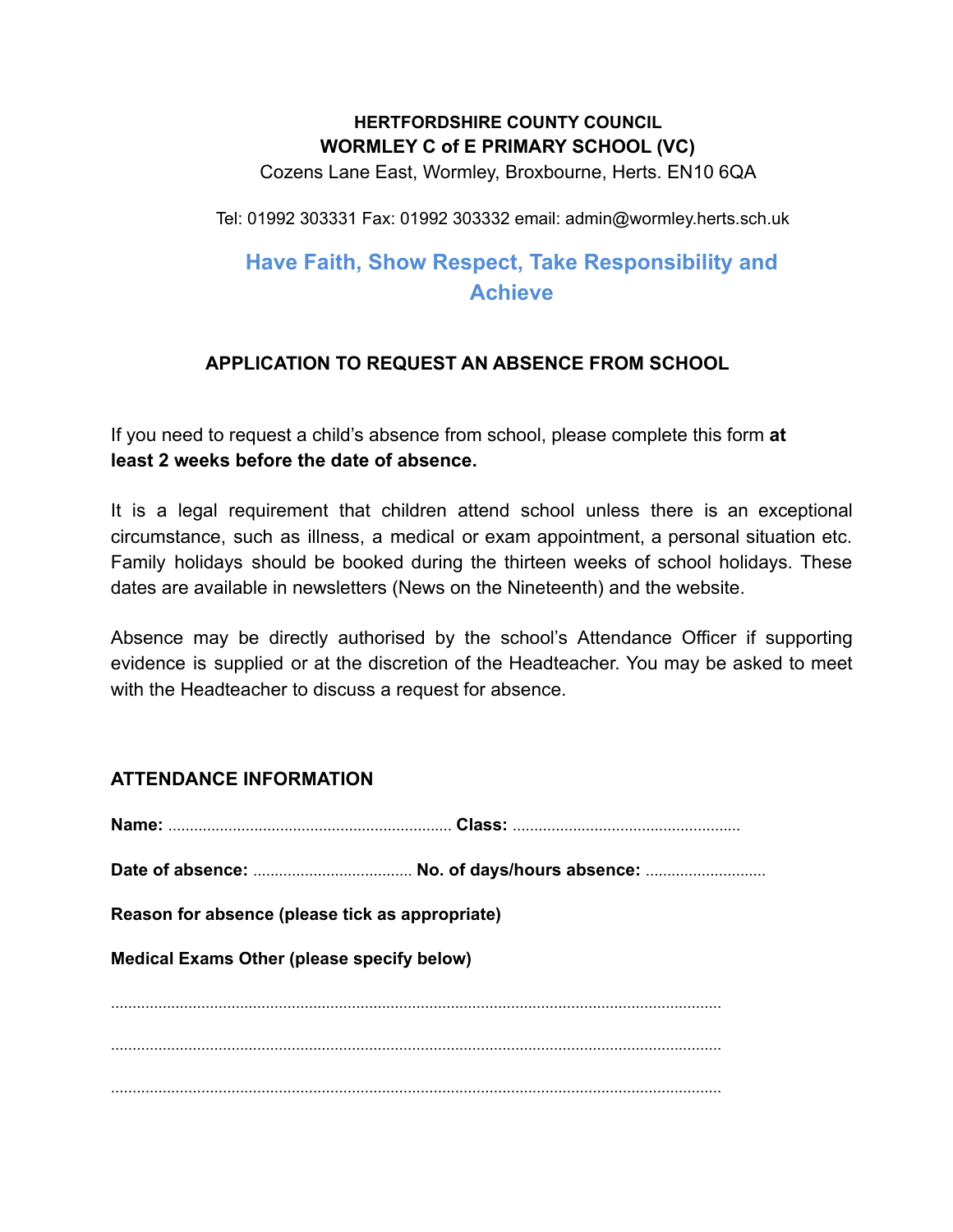Parents will be notified of their child's attendance throughout the year at parent consultation evenings and in the end of year child's annual report. The Local Authority visit the school on a regular basis to monitor attendance. You may be contacted if your child's attendance falls below an acceptable rate. Parents can be prosecuted for their child's low attendance at school.

You may find the following information about attendance very useful.

#### **USEFUL FACTS AND FIGURES LINKED TO ATTENDANCE**

#### **90% attendance**

- 1⁄2 a day of school missed every week
- 4 whole weeks of school missed in a year
- Over 1⁄2 a year missed in total from Reception to year 6

#### **80% attendance**

- 1 day of school missed every week
- 8 whole weeks of school missed in a year
- Over 1 year missed in total from Reception to year 6

#### **Attendance over 93%**

- Improved SATs results at primary school
- Students achieve an average of 75% A\*-C GCSE grades at secondary school

#### **Attendance below 90%**

- SATs results lower at primary school
- Students achieve an average of 25% A\*-C GCSE grades at secondary school

-------------------------------------------------------------------------------------------------------

#### **OFFICE ONLY**

Your child' absence is authorised

- as the result of supporting evidence
- as the result of extenuating circumstances

Your child's absence is unauthorised

• as a result of insufficient evidence